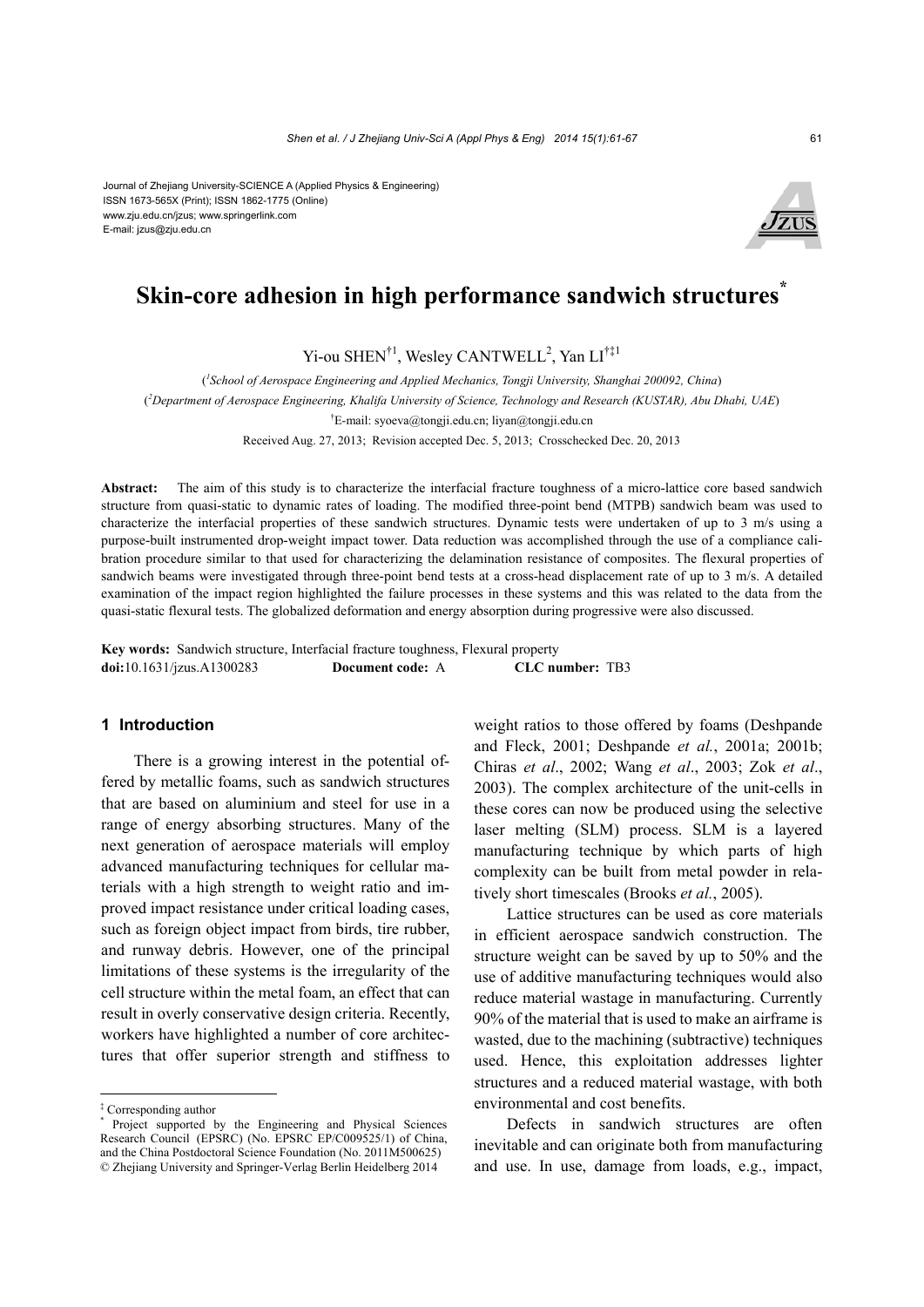might result in the formation of a debond or crack. With debonds present, the structure might fail at loads significantly lower than those for the undamaged sandwich structure. In recent years, a number of researchers have developed fracture mechanics test geometries to characterize the fracture properties of the skin-core interface in composite sandwich structures (Zenkert, 1989; Cantwell and Davies, 1994; Cantwell *et al*., 1996). Zenkert (1989) employed a cracked Mode II-type specimen to investigate failure in sandwich structures based on a foam core. A number of new specimen geometries were developed to study skin-core decohesion in balsa and foam sandwich structures (Cantwell and Davies, 1994; Cantwell *et al*., 1996). Scudamore (1999) showed that exposure to a sea-water environment can have a deleterious effect on the fracture properties in sandwich structures.

The studies of lattice structures as core materials in sandwich construction have shown that they offer a high degree of homogeneity of mechanical properties over traditional stiffened structures. Work has been carried out in studying the mechanical properties, crush behaviours, as well as impact properties of the selective laser melting (SLM) SS316L stainless steel and Ti64 titanium alloy micro-lattice (Santorinaios *et al.*, 2006; McKown *et al*., 2007; 2008; Mines, 2008; Mines *et al.*, 2008; Shen *et al*., 2010; 2013). This study aims to discuss the interfacial fracture properties of a stainless steel lattice core-based sandwich structure in order to improve the damage tolerance of sandwich structures and increase the toughness between skin and core.

#### **2 Experimental**

#### **2.1 Materials**

Stainless steel 316L lattice structures were manufactured using the SLM technique (Brooks *et al*., 2005). The technique was used to manufacture beam samples with dimensions of 150 mm $\times$ 25 mm $\times$ 25 mm for the modified three-point bend (MTPB) test, and 100 mm×20 mm×20 mm for the flexural test. The hierarchy of the lattice structure was formed from the repetition of a single unit-cell based on a  $\pm 45^{\circ}$ boay-centered cubic (BCC) geometries, which

contains a node located at the centre of a cube from which all the unit-cell struts radiate out to the corner vertex locations of the cube. The struts have an average cross-sectional diameter of 0.2 mm, determined from scanning electron microscope (SEM) image analysis. The density of the lattice structure is  $8.0 \text{ g/cm}^3$ .

The metallic cores were incorporated into sandwich beams using a relatively simple hotstamping manufacturing technique (Reyes and Cantwell, 2000). The skins of the sandwich structures were based on 12 layers woven carbon fibre reinforced plastic (CFRP) for the MTPB test, giving a nominal thickness of 3 mm in order to provide enough flexural rigidity during the test to make sure that the top skin will not be fractured before debonding; and the skins of samples for flexural test were based on four layers of woven CFRP, giving a nominal thickness of 1 mm. The pressure applied during moulding was maintained below the yield stress of the core structure, and the temperature was maintained at 125 °C for 2 h. After the mould had cooled, the sample was removed in preparation for testing.

#### **2.2 Impact tests**

Impact tests were conducted on the instrumented drop-weight impact tower as shown in Fig. 1. An instrumented carriage was released from the required height in order to generate increased levels of crush within the samples. The variation of load with time during the impact tests was measured using a piezoelectric load-cell positioned directly underneath the base on the test rig. The velocity of the impactor during the impact event was measured using a high speed camera. The velocity versus time traces from the velocimeter were recorded by a dedicated computer and subsequently integrated to yield displacement versus time traces. Dynamic MTPB and flexural tests were also carried out on the drop-weight tower. Details of the impact tests on the sandwich beams are given in Table 1.

The MTPB was developed to characterize the interfacial fracture toughness of the sandwich structures (Cantwell *et al*., 1997). The Mode I interlaminar fracture toughness  $G_{\text{IC}}$  was determined using an experimental compliance approach,

$$
C=\mathbf{K}a^n,\tag{1}
$$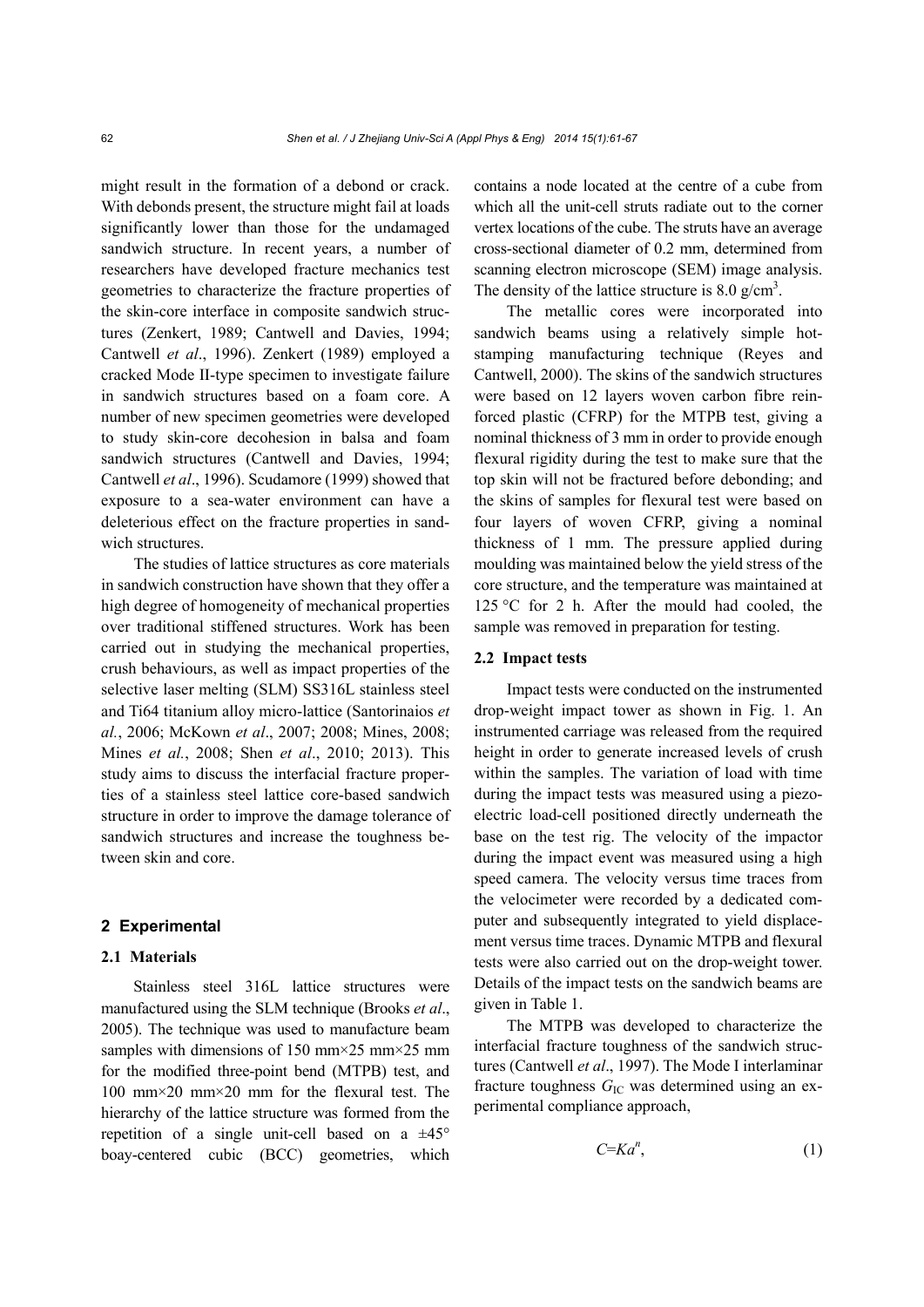

**Fig. 1 The drop-weight rig used for characterising the dynamic properties of samples**

**Table 1 Details of the impact tests applied on the sandwich beams**

| Test<br>method | Support/Span,<br>$L$ (mm)                  | Impactor        | Loading ve-<br>locity $(m/s)$ |
|----------------|--------------------------------------------|-----------------|-------------------------------|
|                | MTPB Two 10 mm diameter 10 mm diameter     |                 | $\leq$ 3                      |
|                | cylinders, $L=140$ cylindrical bar         |                 |                               |
|                | Flexural Two 10 mm diameter 10 mm diameter |                 | $\leq 4$                      |
|                | cylinders, $L=80$                          | cylindrical bar |                               |

where *n* is the slope of this plot, then

$$
G_{\rm IC} = \frac{nP\delta}{2ba},\tag{2}
$$

where *P* is the load,  $\delta$  is the displacement, *b* is the specimen width, and *a* is the crack length.

In the case of the MTPB sample, a 15 m wide folded aluminum foil was placed at one end of the beam between the upper composite skin and the BCC lattice and aluminum foam core to act as a pre-crack. The lower skin and the core at this end of the beam were removed, leaving a section of the upper face-sheet material protruding from the remaining sandwich specimen (Fig. 2). A loading rate between 1.7×10<sup>−</sup><sup>6</sup> m/s and 3 m/s was employed. The crack length was measured by an eye on the specimen edge, using a travelling microscope or high speed camera. A thin layer of white ink was painted on the specimen edge, with dark marks made every 5 mm.

The flexural response of the sandwich beams based on stainless steel 316L BCC lattice cores was investigated through a series of three-point bend tests at crosshead displacement rates from  $4.2 \times 10^{-6}$  m/s to  $4 \text{ m/s}$ 



**Fig. 2 Schematic of the modified three-point bend (MTPB) sandwich specimen**

#### **3 Results and discussion**

#### **3.1 Sandwich beam core-skin interface**

Prior to conducting the MTPB tests, the nature of the sandwich core-skin interface was investigated. Fig. 3 shows a side view of a three-point bend sandwich beam, the strands penetrate to a depth of approximately two plies (i.e., half way through the thickness of the skin). This is consistent along the length of the beam, suggesting that the manufacturing process can be carefully controlled by uniformly applying the correct pressure to achieve a desired depth of penetration into the skin. This results in a smooth surface finish, with no surface irregularities caused by stainless steel strands penetrating into the skin.



**Fig. 3 Core-skin interface showing the penetration of the lattice to a depth of approximately two composite plies**

#### **3.2 Interfacial properties of sandwich structures**

A typical load versus crosshead-displacement record obtained from a quasi-static MTPB test is shown in Fig. 4. Crack propagation was found unstable as highlighted in the figure. It can be seen from Fig. 4a that strands attached to the upper skin started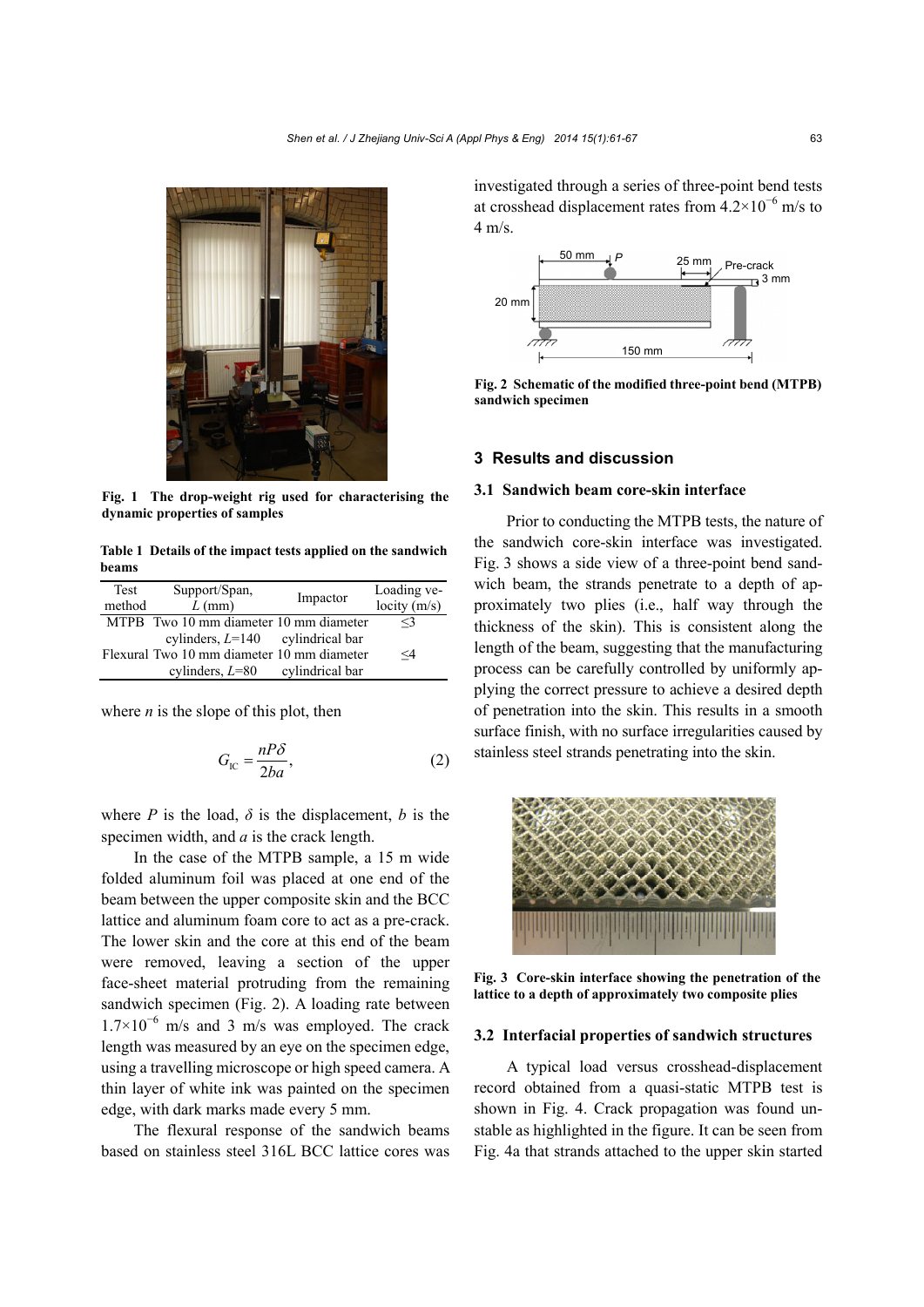to stretch in the beginning, and a shear band occurred at the fracture initiation with applied load increase, then crack propagation extended from the pre-crack resulting in a slight drop in load; afterwards, load steady increased causing skin bending and localized core crushing. An SEM photograph showed strand failures similar to those observed in the tensile tests. The initial fracture toughness  $G_{\text{IC}}$  was used to characterize the delamination resistance of the lattice sandwich structure since crack propagation in the MTPB test involved tearing of the core but no strand extraction out of the skin.



**Fig. 4 A typical load vs. displacement curve (a) and a typical** *G***IC vs. crack length plots of MTPB test on a lattice sandwich beam at a loading rate of**  $4.2 \times 10^{-6}$  **m/s (b)** 

A series of drop-weight impact tests were carried out on the 316L lattice-based MTPB samples in order to characterize the dynamic fracture properties of the skin-core interface. Since it was not possible to characterize the skin-core delamination resistance during a test due to crack propagation through the core, the initial fracture toughness  $G<sub>C</sub>$  was used to characterize the delamination resistance of the lattice sandwich structures. Relatively high *G*<sub>IC</sub> values were obtained, which were approximately  $5500$  J/m<sup>2</sup> at

quasi-static rate, and  $6500$  J/m<sup>2</sup> under a low velocity impact loading of 3 m/s. Fig. 5 suggests that  $G_{\text{IC}}$  increased by approximately 15% from  $8.4 \times 10^{-6}$  m/s to 3 m/s.



**Fig. 5** Values of  $G_C$  at initiation at quasi-static rate **(8.4×10<sup>−</sup><sup>6</sup> m/s) and impact loading rate (3 m/s)**

#### **3.3 Flexural properties of sandwich structures**

Typical quasi-static lattice sandwich beam load-displacement curves are shown in Fig. 6a with a peak load of approximately 1.1 kN and an initial stiffness of 1.77 kN/mm. No evidence of delamination was observed when the beams were subjected to quasi-static and impact loads under three-point bending (Fig. 6b).



**Fig. 6 Three-point bend test on a lattice sandwich beam**  (a) Loading rate of  $4.2 \times 10^{-6}$  m/s; (b) Side view of sandwich beam subjected to three-point bend loading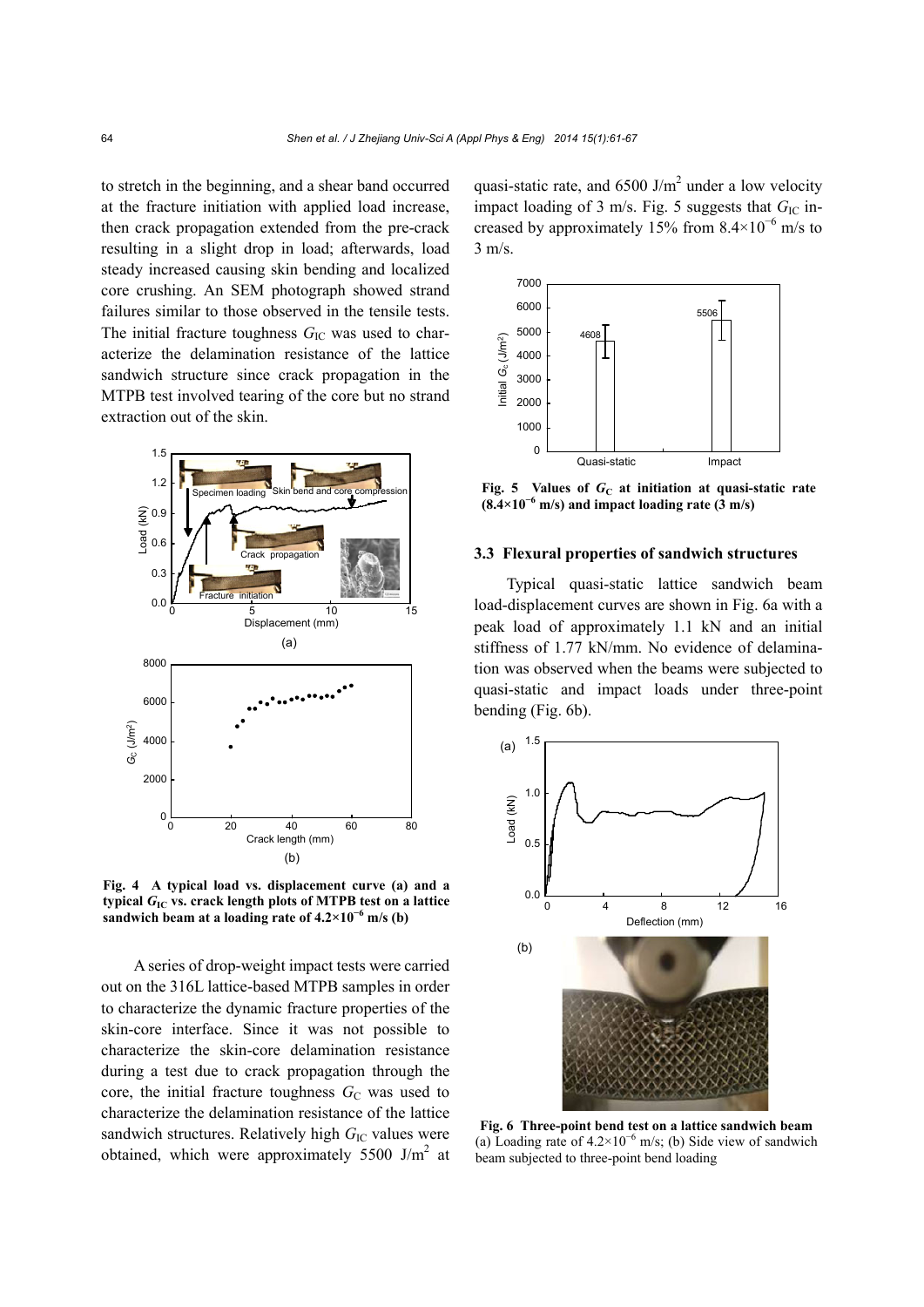Previous work on sandwich beams based on a metal core has shown that such structures fail in a number of modes: face yielding, face wrinkling, core yielding, and indentation (Fig. 7) (Ashby *et al*., 2000). Similar failure modes were observed during this study, as shown in Fig. 7. Failure of the skin initiated at the initial peak load, which was followed by progressive crushing of the core. During indentation, localized crushing of the core occurred by plastic bending of the strands, which was similar to that observed in the compression tests. The indentation pressure on the foam core is only slightly higher than the uniaxial compressive strength. It can be seen in Fig. 7c that the loading crushes the lattice, bending the face sheet to accommodate the lattice core deformation. Two competing collapse mechanisms were identified in sandwich beams following three-point bending: Mode A and Mode B (Ashby *et al*., 2000). In collapse Mode A, the formation of plastic hinges happens at the loading point during the core shear. In collapse Mode B, the collapse mechanism is accompanied by the formation of plastic hinges at the mid-span and the support point. In this study, the lattice sandwich beam sheared in the collapse Mode B. Here, a cylinder indenter was used here and no mid-span plastic hinge was observed, only the existence of shearing at the outer supports was observed (Fig. 7d). This was caused by a transverse shear force in the core, and a plastic collapse by core shear can result.

The energy-absorbing capacity of the sandwich structures was investigated by determining the energy under the load-displacement traces. Fig. 8 shows the variation of the absorbed energy with the impact energy, where it is evident that over 80% of the incident energy of the impactor is absorbed in failure processes within the sandwich structure. It is believed that much of this energy is absorbed by plastically deforming the struts under the point of impact, although some will clearly be dissipated in damaging and fracturing the skins.

Drop-weight tests produced a linear response between the residual deflection after testing and impact energy, as shown in Fig. 9. The SEM photographs also show that the energy absorbed by the lattice core increased with deflection by cell collapsing, while the upper skin showed more damage.



**Fig. 7 Failure modes of sandwich beams based on 316L lattice core with a loading rate of 2 m/s** 

(a) Face yielding; (b) Face wrinkling; (c) Core yielding; (d) indentation



**Fig. 8 Plots of the percentage of the total impact energy absorbed by the sandwich beams against impact energy**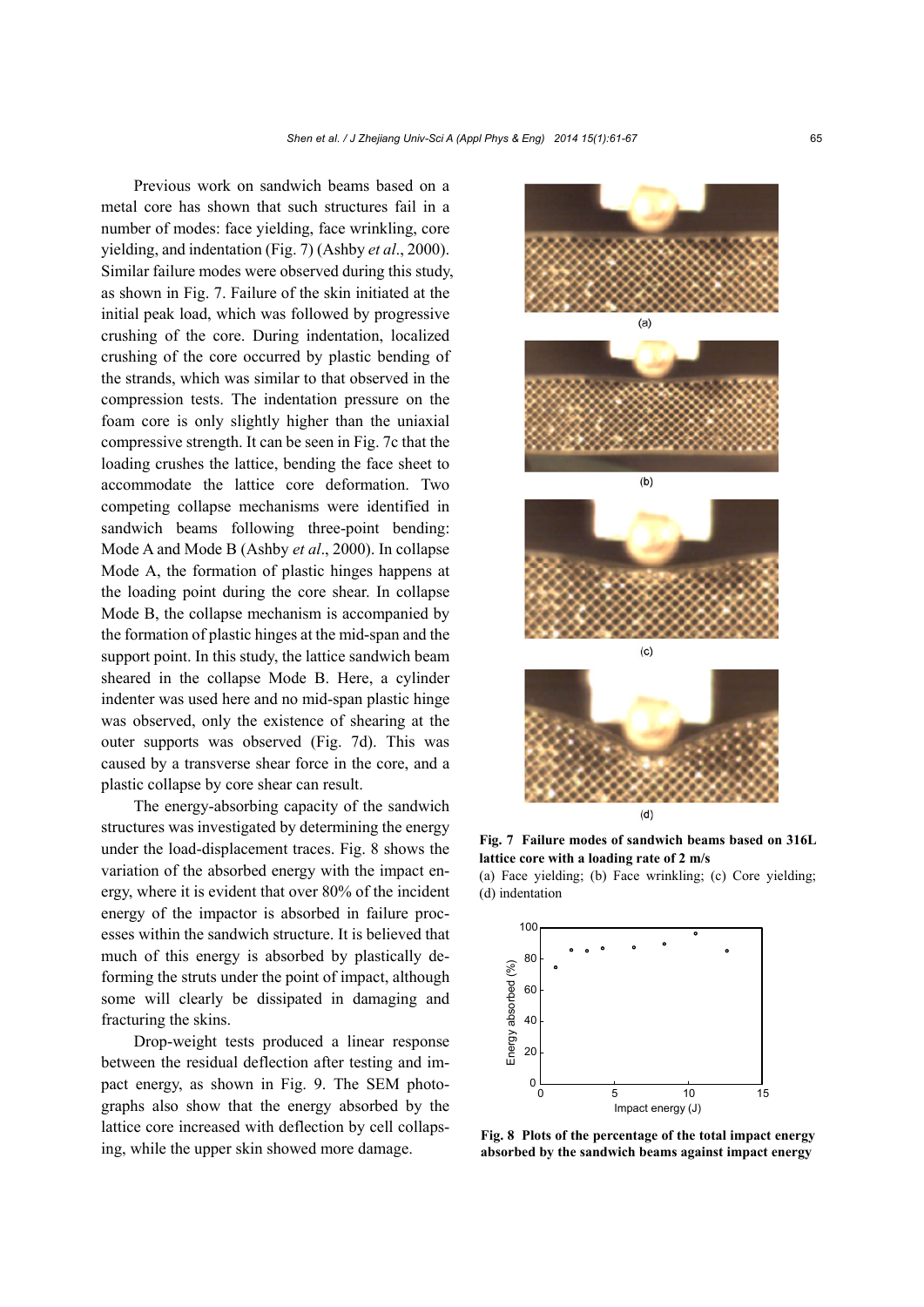

**Fig. 9 Permanent deflection versus impact energy**

#### **4 Conclusions**

Sandwich structures were manufactured using a simple process without the need for a core-skin adhesive. These samples showed excellent bonding at the interface, with no delamination being observed when being loaded statically and dynamically in three-point bending. An analysis of the composite sandwich beams showed that metal lattices can be used as cores with excellent delamination resistance. The skin-sore delamination resistance of a number of sandwich structures was investigated using a simple three-point bend fracture mechanics specimen. Tests showed that metal lattice structures offer an excellent skin-core delamination resistance with fracture energies approaching  $5500$  J/m<sup>2</sup>. Tests at higher rates of strain also showed that it is possible to characterize the fracture properties of lightweight sandwich structures at loading rates up to impact loading conditions.

#### **References**

- Ashby, M.F., Evans, A., Fleck, N.A., *et al*., 2000. Metal Foams: A Design Guide. Butterworth-Heinemann, Oxford.
- Brooks, W.K., Todd, J., Sutcliffe, C.J., 2005. The production of open cellular lattice structures using selective laser melting*.* Sixth National Conference on Rapid Prototyping, Design, and Manufacturing, Lancaster University, UK.
- Cantwell, W.J., Davies, P., 1994. A test technique for assessing core-skin adhesion in composite sandwich structures. *Journal of Materials Science Letters*, **13**(3):203-205. [doi:10.1007/BF00278162]
- Cantwell, W.J., Broster, G., Davies, P., 1996. The Influence of water immersion on skin-core debonding in GFRP-Balsa sandwich structures. *Journal of Reinforced Plastic and Composites*, **15**:1161-1172.
- Cantwell, W.J., Scudamore, R.J, Davies, P., *et al*., 1997. A study of skin-core adhesion in composite sandwich materials. Proceedings of 11th International Composite Materials, Woodhead, p.905-914.
- Chiras, S., Mumm, D.R., Evans, A.G., *et al*., 2002. The structural performance of near-optimized truss core panels. *International Journal of Solids and Structures*, **39**(15): 4093-4115. [doi:10.1016/S0020-7683(02)00241-X]
- Deshpande, V.S., Fleck, N.A., 2001. Collapse of truss core sandwich beam in 3-point bending. *International Journal of Solids and Structures*, **38**(36-37):6275-6305. [doi:10. 1016/S0020-7683(01)00103-2]
- Deshpande, V.S., Ashby, M.F., Fleck, N.A., *et al*., 2001a. Effective properties of the octet-truss lattice material. *Journal of the Mechanics and Physics of Solids*, **49**(8): 1747-1769. [doi:10.1016/S0022-5096(01)00010-2]
- Deshpande, V.S., Ashby, M.F., Fleck, N.A., 2001b. Foam topology bending versus stretching dominated architectures. *Acta Materialia*, **49**(6):1035-1040. [doi:10.1016/ S1359-6454(00)00379-7]
- McKown, S., Cantwell, W.J., Brooks, W.K., *et al*., 2007. High-performance sandwich structures with hierarchical lattice cores. Proceedings of 28th International European SAMPE, Europe, p.396-401.
- McKown, S., Shen, Y., Brooks, W.K., *et al*., 2008. The quasistatic and blast loading response of lattice structures. *International Journal of Impact Engineering*, **35**(8): 795-810. [doi:10.1016/j.ijimpeng.2007.10.005]
- Mines, R.A.W., 2008. On the characterisation of foam and micro-lattice materials used in sandwich construction. *Strain*, **44**(1):71-83. [doi:10.1111/j.1475-1305.2008. 00399.x]
- Mines, R.A.W., McKown, S., Tsopanos, S., *et al*., 2008. Local effects during indentation of fully supported sandwich panels with micro lattice cores. *Applied Mechanics and Materials*, **13-14**:85-90. [doi:10.4028/www.scientific.net/ AMM.13-14.85]
- Reyes, G., Cantwell, W.J., 2000. The mechanical properties of fiber-metal laminates based on glass fiber reinforced polypropylene. *Composites Science and Technology*, **60**(7):1085-1094. [doi:10.1016/S0266-3538(00)00002-6]
- Santorinaios, M., Brooks, W., Sutcliffe, C.J., *et al*., 2006. Crush behaviour of open cellular lattice structures manufactured using selective laser melting. *WIT Transactions on the Built Environment*, **85**:481-490.
- Scudamore, R., 1999. Interfacial Fracture in Sandwich Laminates. PhD Thesis, University of Liverpool.
- Shen, Y., McKown, S., Tsopanos, S., *et al*., 2010. The mechanical properties of sandwich structures based on metal lattice architectures. *Journal of Sandwich Structures and Materials*, **12**(2):159-180. [doi:10.1177/1099636209104 536]
- Shen, Y., Cantwell, W.J., Mines, R., *et al*., 2013. Low-velocity impact performance of lattice structure core based sand-